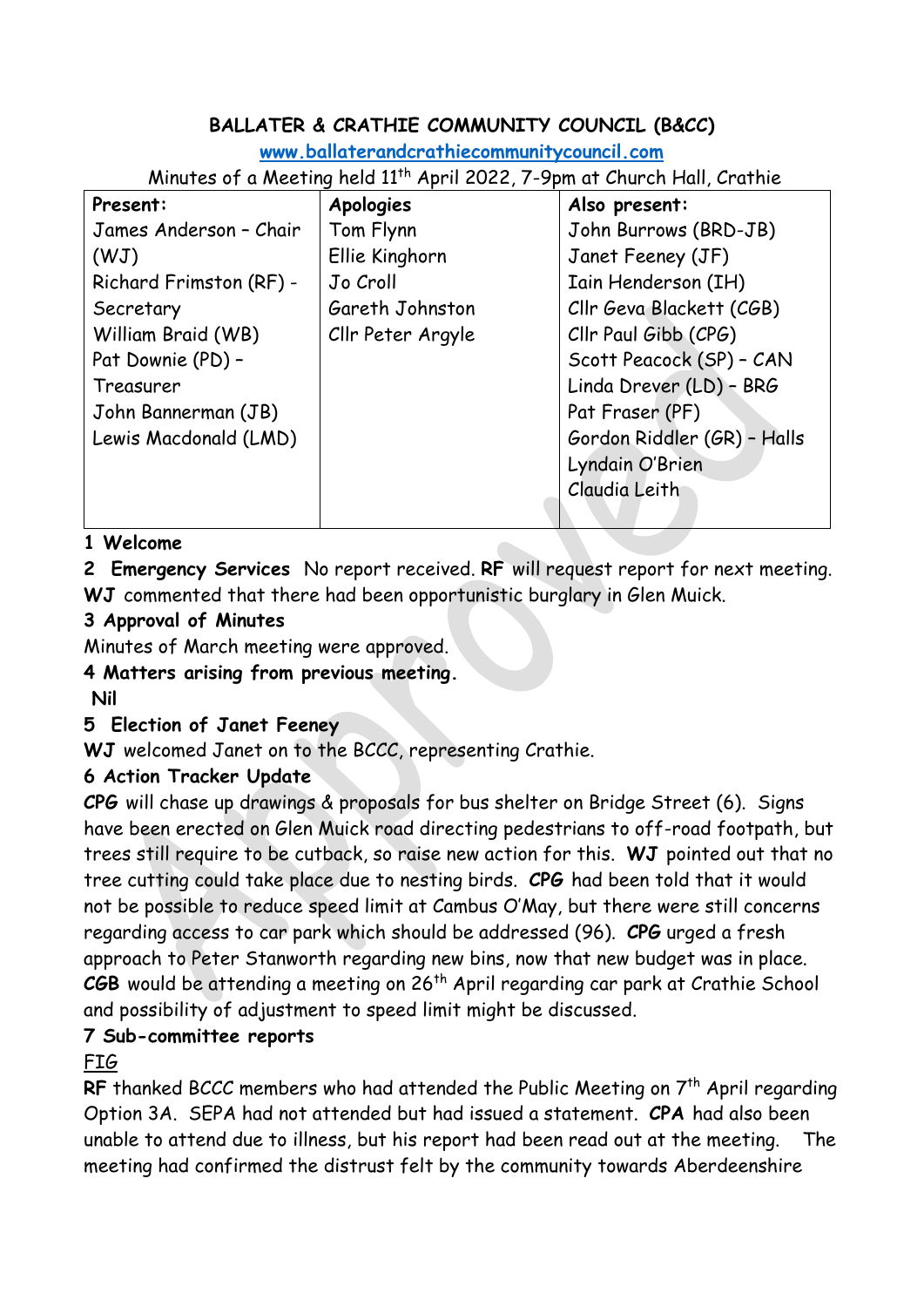Council as a result of lack of consultation in 2019 and scepticism about future consultation. Option 3A is considered damaging to the village and there were grave concerns about the cost of Option 3A and its economic damage to the community. BCCC agreed to FIG's plan to publish the minutes of the Meeting along with SEPA's statement and that of **CPA** on the community Facebook page and website and to distribute to attendees of the meeting by e-mail. FIG would also urgently seek a meeting with senior management at Aberdeenshire Council to discuss the community views and find out how Aberdeenshire Council would react to the fact that BCCC are being driven by the community feeling towards rejection of option 3A.

**CPG** warned that Option 3A could not be significantly changed and it had been put forward by elected members of the Infrastructure Services Committee as the chosen option for funding. If the community wished a different option, then this had to be made clear to elected representatives of the community. Option 3A was accepted because there was no other option put forward and nobody wanted to have the responsibility of future loss of life through rejecting the only option on the table. **CPG** pointed out that there were 168 applications to Scottish Government for a total fund of £470 million. He felt that the chances of Option 3A going ahead were minimal. Even if Option 3A were successful, the timescale would be at least 10 years, while **WJ** pointed out that the budget of £32 million was already obsolete due to increases in cost of fuel and raw materials.

**CPG** suggested that the way forward was to approach elected representatives at Scottish Government level to discuss alternatives such as flood & drought risks, upper Dee dams etc.

**RF** pointed out that different types of dams were required for different purposes eg hydro-electric schemes, drought relief, improved river flow in summer etc. **CPG**  pointed out that RPS survey had been conducted to deal with a one in 200 year flood event; it might have been helpful to consider lesser models.

#### Ballater Resilience Group

LD reported that the group are finalising a list of essential equipment for both Ballater & Crathie in order to apply, through BCCC, to the SSEN Resilient Communities Fund. It is planned to hold a meeting on 17 May for new & existing BRG co-ordinators to attend a desktop exercise to explain the available equipment and documentation. A second meeting aimed at 9 new volunteers to attend an induction course is scheduled for 29 May. Both are subject to ensuring enough people attend as fees must now be paid to Halls for the use of facilities. BRG has been talking to other communities and Marr Area is recommending Ballater as a suitable model for other Resilience Groups. BRG coordinators continue to work on forms & street maps and to update the Resilience Plan Rev 4.

#### Crathie Resilience Group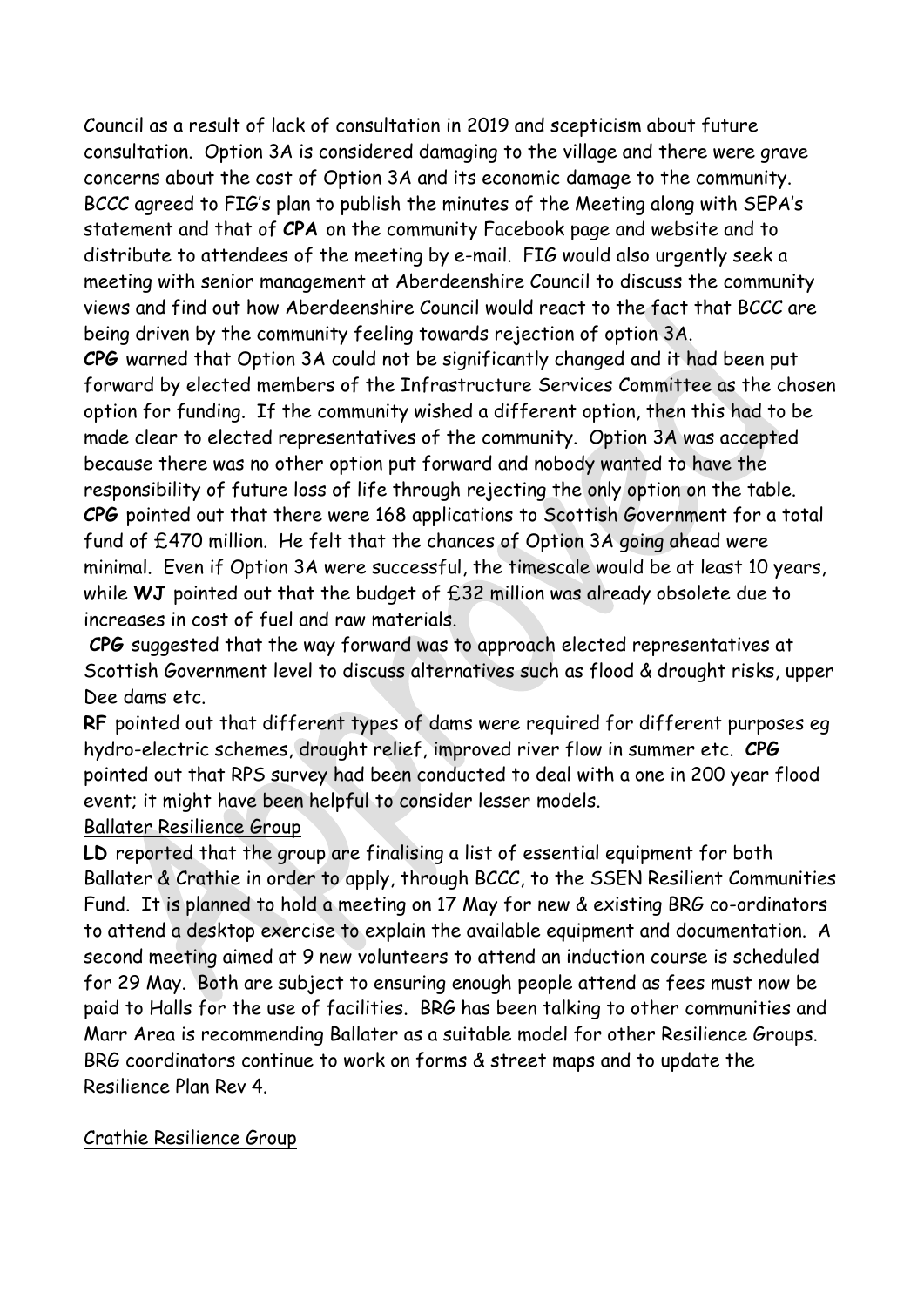**IH** reported no update other than to put together a list of equipment required to be included in the BRG application to SSEN Fund.

#### **8 Other Reports**

#### BRD

**BRD-JB** sent in a report to BCCC. BBA and BRD are working together on housing plan. The Jubilee Fund project is going well with contributions from Glen Muick, Invercauld, Johnston Oils and Brook Taverner. Attempts are being made to set up an Oil Club in Braemar like the project in Ballater. Ron Drever and **BRD-JB** hope to replicate the Braemar Community Care Product in Ballater and Crathie. The Duck Festival is up and running. **BRD-JB** had confirmed with CNPA that a wind turbine farm would not be acceptable in the park, but **CGB** had suggested alternative energy sources should be looked at. To achieve this would require BBA, BRD, V&A Halls and other groups to work together.

**RF** thanked Ken Gibson for all his hard work regarding paths. A letter had been sent to Forestry Scotland following work on Pannanich Hill which had destroyed paths and signage with no consultation. A Zoom meeting had been held, during which it was made clear that future work was planned in the area, but that hopefully consultation would take place.

**BCE** 

**WB** will send minutes to BCCC in due course.

Aberdeenshire Council

This would be the last BCCC meeting attended by **CPG** who is not standing for reelection. Keep Care in our Communities (KCC) had met in March and contacted the Community Engagement Lead within Healthcare Improvement Scotland, who have responsibility for monitoring the activity of health boards, especially of any changes, and supporting health boards in their engagement with communities. Niamh MacIver had replied and will meet with KCC. KCC also learned that Carina Ebdy had been appointed as Project Lead for Strategic Needs Assessment, although public consultation will not begin until after local council elections on 5th May. **CPG** also highlighted a survey being undertaken by SSEN to find out what local communities view as areas where SSEN might better perform: ssen-transmission.co.uk Stakeholder Annual Engagement Plan.

**CGB** had travelled on B976 to look at work on the bridge, but it will be closed for a further 2 weeks. She had also been concerned about the location of the snow gates on this road, suggesting that they would be better located above the Bush Farm, as the road was normally cleared up to there by local farmers. Also concerned about the ability of residents to open the gates. **WJ** asked **CGB** to get clarification on the intermittent closures planned for the A939 to Gairnshiel Bridge over the next 2 years and how traffic will be managed.

**CGB** noted that no date had been fixed for the Inver underpass repairs, although she had been told that it would be managed by traffic lights. **PF** asked if she could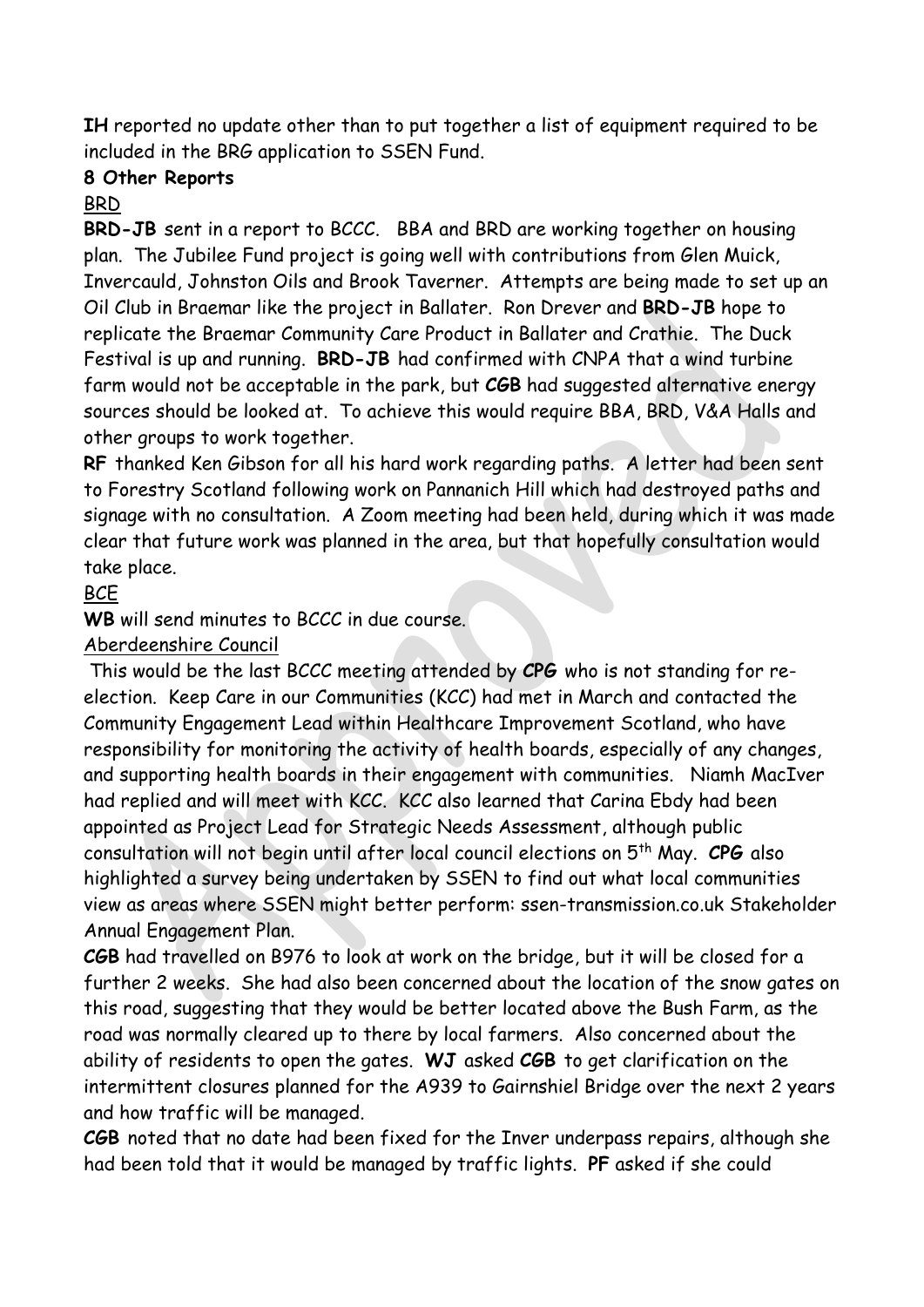confirm that there would be no road diversions through adjacent land. **PD** asked **CPG**  to ensure that no-entry signs at the caravan site end of Deebank Road be restored. Long vehicles were taking this road against traffic flow, with no opportunity to divert from the road and were meeting oncoming vehicles, or emergency vehicles exiting at the police station/ambulance station.

**WB** also questioned when the Keep Left sign at the roundabout would be restored. Should **CPG** be successful in resolving this issue, it was suggested that a plaque should be erected in his honour.

## CNPA

**CGB** had contacted the CNPA board to urge them to include Food Security Impact Assessments in the forthcoming Partnership Plan. This follows an interview from the NFU president, Minette Batters, who had urged government to consider food security as important in assessing whether productive land should come under re-forestation for carbon off-setting.

## CAP

**JB-BRD** said that various organisations were coming together to discuss what CAP had achieved and what could realistically be achieved, going forward. Halls

**GR** reported that the lift had arrived, but with missing parts which had to be fabricated. Work was about to begin on refurbishing the entrance to Albert Hall. The Hub is going well, though staff restrictions due to covid had resulted in some delay in progress. **JB** commented on how helpful Ade Scripps was to any event being held in the halls.

# **CAN**

**SP** will write an article for Summer edition of the Eagle outlining the current status of the CAN campaign as well as the planned changes to Aberdeenshire Council domestic waste collection service. 38.5kg of waste had been gathered in April's monthly litter pick-up, primarily plastic bottles and at lay-byes. Tree planting planned for the autumn. A map would be created with proposed sites for wild-flower planting and to discuss grass-cutting with Aberdeenshire Council.

**JB-BRD** asked about the possibility of a community garden with raised beds. A site at the Fire Station and behind Deeside Candies had been suggested. **CBG** said that the Braemar community garden was a great asset to the village.

## **9 Planning Matters**

Concerns had been raised about usage of the bus garage with potential disregard for planning regulations. **EK** had contacted AbCo and CNPA planners.

## **10 Correspondence**

Nothing to report. **11 Finance** No change.